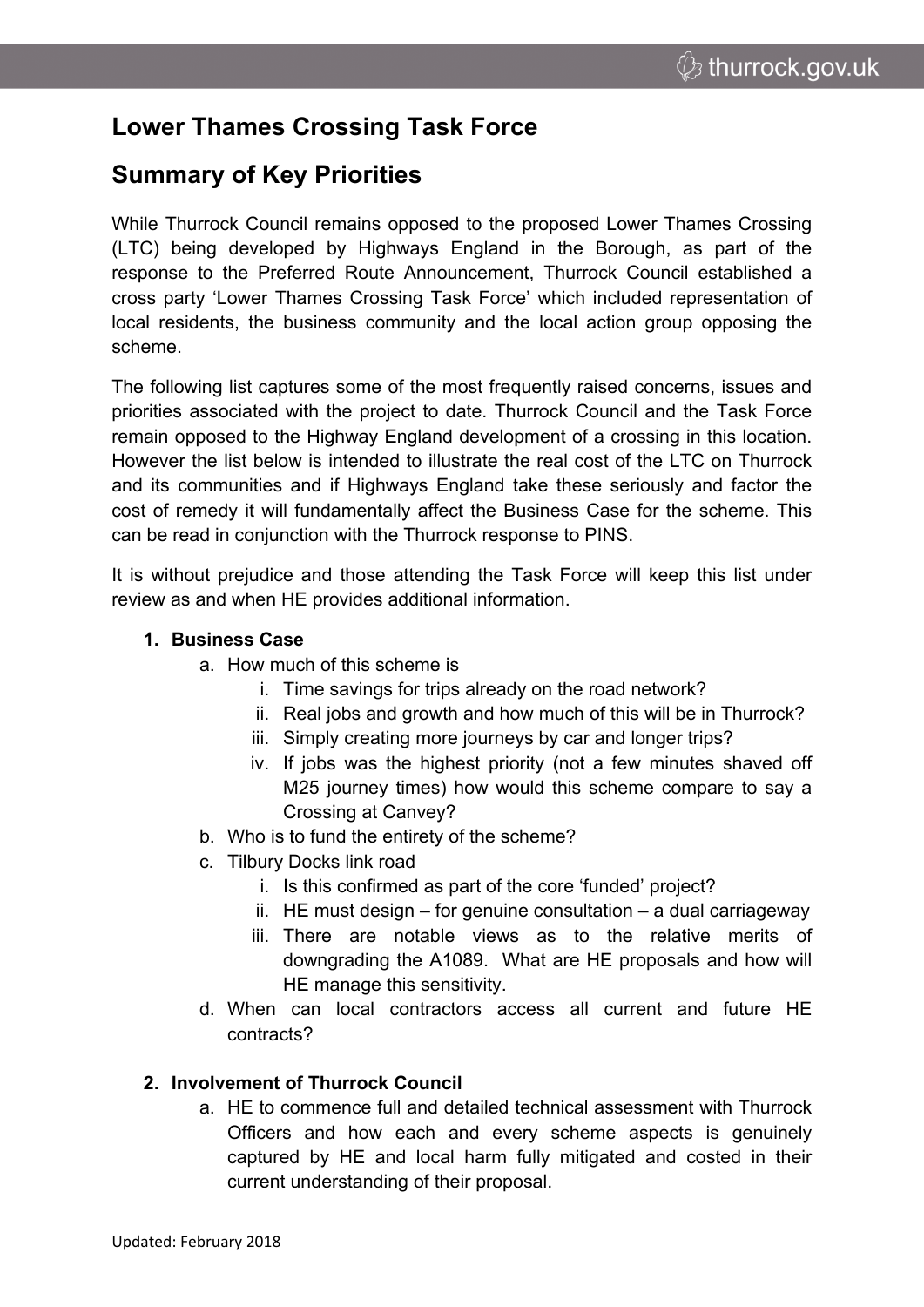- b. As a Nationally Significant Infrastructure Project HE must
	- i. Accept that this scheme must be scrutinised in exactly the same manner as other NSIP's such as Purfleet, Tilbury 2 etc. albeit the sheer scale, impact and potential lack of benefit to Thurrock makes this all the more concerning.
	- ii. As developer, understand the full and significant impacts on Officer resources and democratic time and our ability to respond in advancing *any* Application of a DCO.

## **3. Alternatives to this proposal**

- a. The Planning Inspectorate has demanded these be set out when will HE share with Thurrock how they intend this respond?
- b. All the historic crossing capacity (1963, 1980, 1991). This crossing will last 120 years at least. Will there ever be anything other than more and more roads when there is a need to safeguard and future proof for alternatives modes.

## 4. **What is the scheme and how will the network operate**?

- a. When will we know the precise capacity of the crossing? This has already become 3 lanes through the tunnel, then up to the A13 but no detail thereafter.
- b. What is the capacity of the Tilbury Docks Link road and will the proposed design work?
- c. M25 / A2 Junction will be diversion point for the LTC; then back on to the M25. Can you prove that the entire network will be able to cope and that LTC does not simply create a new connection but with roads and junction either side at gridlock?

## **5. Design of the new Crossing**

- a. HE to provide detail of when and where Thurrock can genuinely influence HE proposals. HE must demonstrate where we can or cannot influence the scheme. The DCO process demands genuine consultation rather than keep telling us what you have decided.
- b. The tunnel portal as currently described is within the SSSI. HE must undertake full assessment (now) to adequately consider and respond to demands that it stay in tunnel until North of the railway line (*a key concern of the taskforce*).
- c. HE must provide alternative options for tunnelling and cut and cover at all junctions and sensitive areas. These worked up options to be discussed in detail with Thurrock Council prior to the Application for the DCO.
- d. All slips to have detailed designs developed for cut and cover as now being developed north of Thurrock on the M25. These designs to be open for genuine consultation and consideration by Thurrock Council.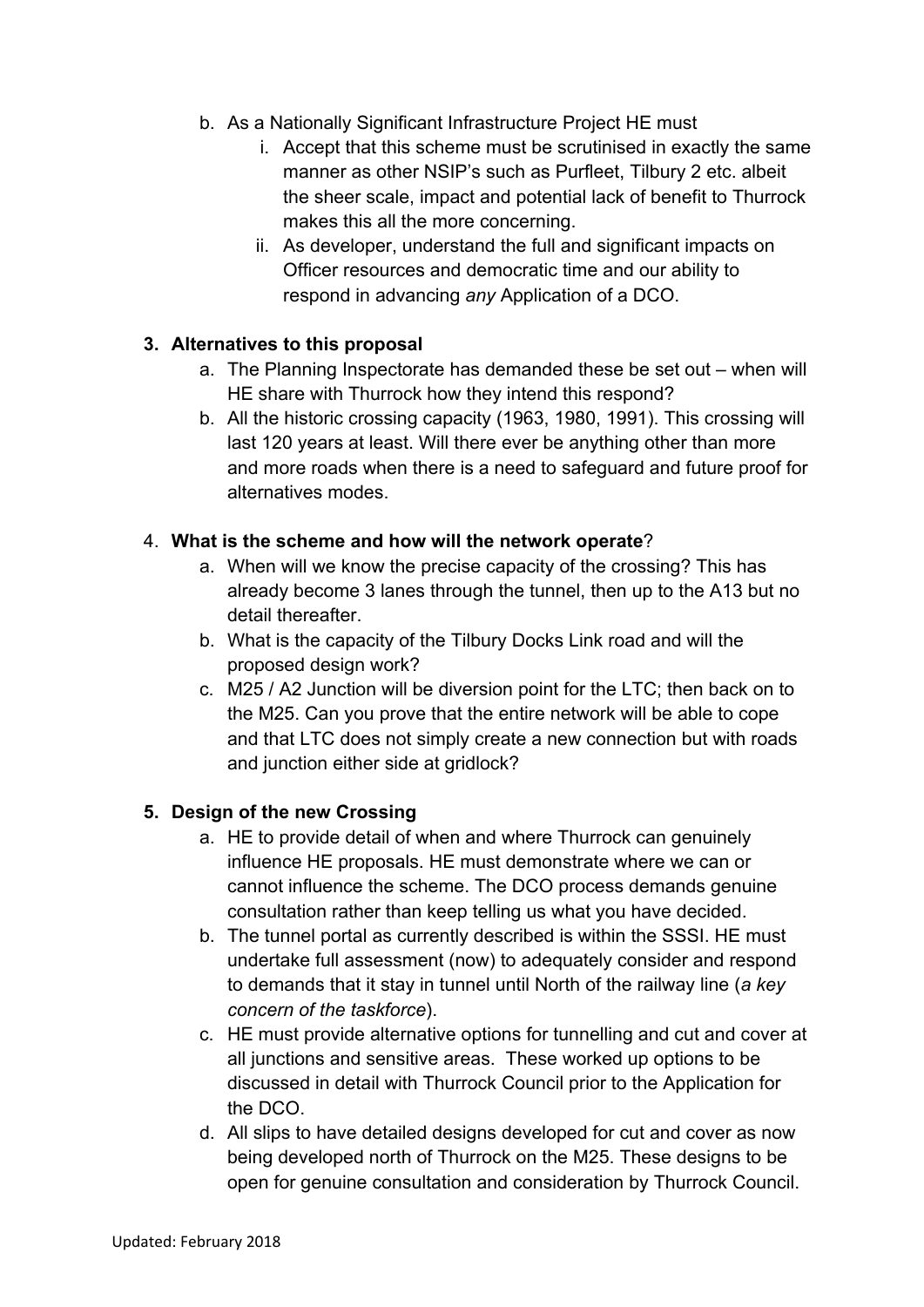- e. The legacy impact of road elevations especially over the MarDyke valley needs to be fully recognised and addressed. A detailed understanding of the potential for cut and cover instead of highly elevated structures is needed including areas such as Chadwell St Mary, Orsett, Baker Street, Stifford Clays / Blackshots, Ockendon, Bulphan.
- f. More detail is needed beyond the current red line boundary and we need to have guarantees that HE is designing in robust mitigation including significant planting (5-10 metres) either side of the road (for masking the road, wild life protection, and creation of new community links for cycling, walking and equestrians).
- g. Where is HE's construction plan in terms of access routes / haul routes to enable construction to commence.

#### **6. Incident Management**

- a. Action is needed now on current gridlock can HE lobby DfT for strategic action reflecting the local observations that the actual need is for better management of the current crossing rather than any suggestion of a new crossing.
- b. A new state of the art traffic control centre is need now. Why is it worth spending £6bn for a new crossing but not £60m for state of the art integrated traffic control 24/7 covering the current crossing and local roads either side. Robust network management is now needed as any crossing is a decade away and once in place would secure additional capacity that supposedly is only possible with a £6Bn LTC. The incident management, delay in response and absence of smart management (including alerts, roadside information, recovery) is not as good as elsewhere in the country (i.e. as now being developed in the West Midlands).
- c. Full Borough wide traffic micro-simulation is needed to understand the knock on effect of incidents on either network. Any new crossing is a decade away – so requires action now, especially with planned housing growth.
- d. As HE have now confirmed that tankers will have unescorted use of the use of any new crossing, can they confirm they will ban / restrict tankers using the current tunnels and thereby remove the delays currently seen?.

## **7. Environmental, ecological and health impacts**

a. The severance of the new road – visual and communities will create separation and segregation especially in historic settings such as Coal House Fort.